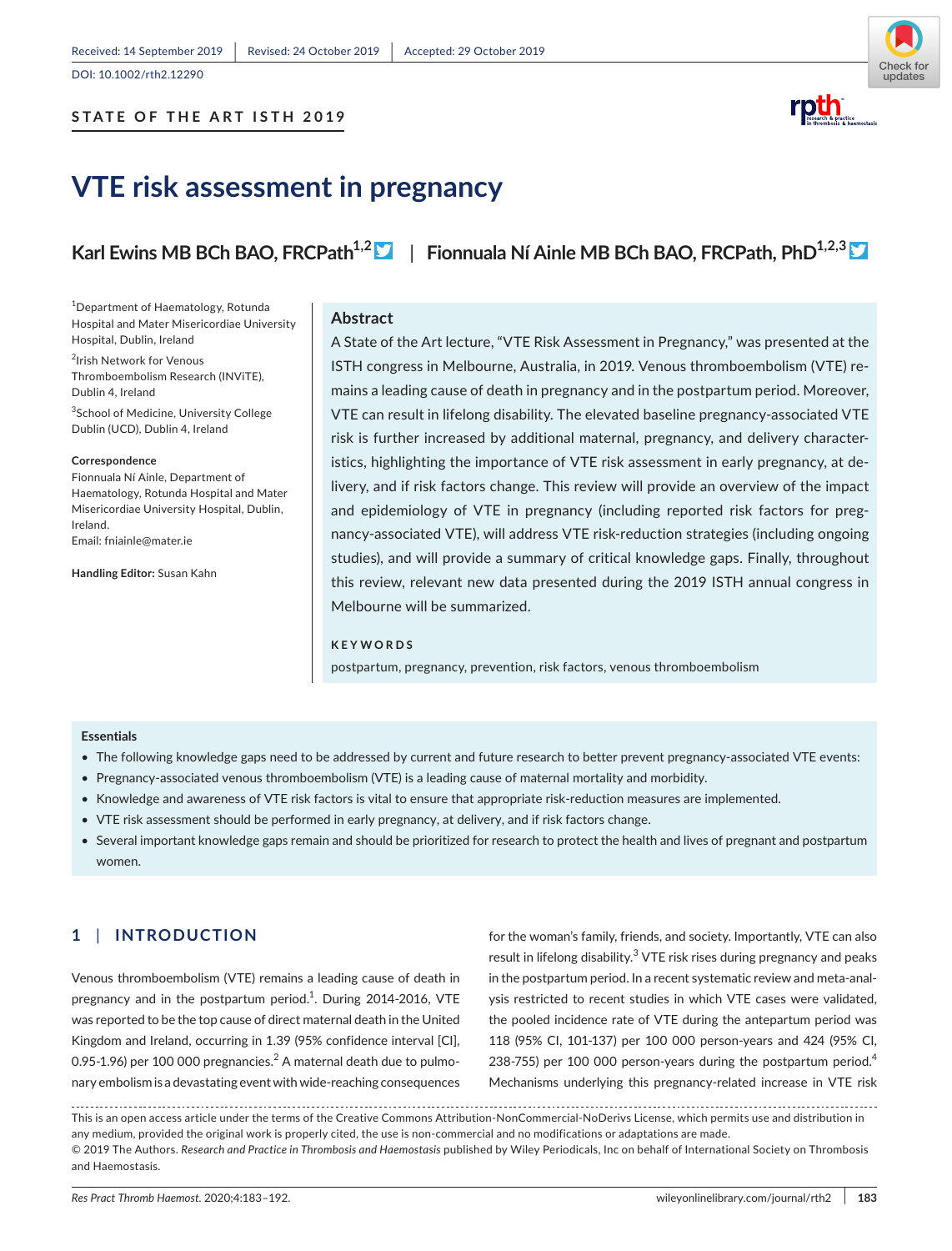include venous stasis, pelvic venous compression by the gravid uterus, pulsatile compression of the left iliac vein by the right iliac artery and changes in pro- and anticoagulant and fibrinolytic pathways.<sup>5-8</sup> For example, plasma endogenous thrombin potential and plasminogen activator inhibitor-1 levels are significantly higher in pregnant women compared with nonpregnant controls.<sup>7,8</sup>

In pregnancy, platelets undergo morphological changes and their activation is increased.<sup>9</sup> Upon activation, platelets release a multitude of signaling (soluble and vesicular) factors collectively termed the *platelet releasate* (PR),<sup>10</sup> which plays important roles in hemostasis, wound healing, and inflammatory response.<sup>11</sup> Maternal PR enhances trophoblast invasion and drives placental bed angiogenesis, critical processes during normal placentation.<sup>12</sup> Recently, PR contents of 18 healthy pregnant and 13 nonpregnant women were characterized using comparative label-free quantitative proteomic profiling and shown to be altered in pregnant compared with nonpregnant women.<sup>13</sup> Sixty-nine PR proteins were differentially released, and 11 PR proteins were capable of discriminating pregnant and nonpregnant women with an area under the curve of 0.876, sensitivity of 88.9%, and specificity of 84.6%. It remains to be determined whether this change in PR contents contributes to pregnancy-associated VTE (PA-VTE) risk.

# **1.1** | **ISTH 2019 (Melbourne) report**

De Laurenzo and colleagues<sup>14</sup> evaluated thromboelastography parameters in 70 healthy pregnant or postpartum women, reporting a lower "K" parameter and higher "alpha angle" and "maximum amplitude (MA)" parameters in the first trimester compared with the postpartum period, overall suggesting a prothrombotic state using this assay in the postpartum period. Another multicenter cross- sectional cohort study by Obeng-Tuudah and colleagues including 175 women showed that platelet function (measured by light transmission aggregometry in response to 6 agonists) demonstrated a non–statistically significant increase with advancing pregnancy, reaching highest levels in the third trimester and reverting to control levels postpartum.<sup>15</sup>

# **2** | **ADDITIONAL PA-VTE RISK FACTORS**

This elevated baseline PA-VTE risk is further increased by additional maternal, pregnancy, and delivery characteristics (Table 1), 5,16-23 highlighting the importance of VTE risk assessment in early pregnancy, at delivery, and throughout pregnancy if risk factors change (eg, during extended antenatal immobilization, as will be discussed later).<sup>24</sup>

### **2.1** | **Thrombophilia**

PA-VTE risk is higher in women with inherited and acquired thrombophilia compared with those without these conditions, particularly if associated with a family history of VTE. $25-28$  The reported increase in PA-VTE risk varies widely depending on the type of thrombophilia **TABLE 1** aOR and IRR reported for selected maternal, pregnancy, and delivery characteristics in the listed studies

| <b>Maternal characteristics</b>                            |                                   |  |  |  |  |  |  |
|------------------------------------------------------------|-----------------------------------|--|--|--|--|--|--|
| <b>Risk factor</b>                                         | Selected aOR/IRR (95% CI)         |  |  |  |  |  |  |
| Age > 35y                                                  | 1.3 $(1.0-1.7)^{16}$              |  |  |  |  |  |  |
| Parity $\geq 3$                                            | $2.4(1.8-3.1)^{16}$               |  |  |  |  |  |  |
| BMI $\geq$ 25kg/m <sup>2</sup>                             | $1.8(1.3-2.4)^{a,17}$             |  |  |  |  |  |  |
| BMI $\geq 25 \text{kg/m}^2$ + antepartum<br>immobilization | 62.3 (11.5-337.6) <sup>a,17</sup> |  |  |  |  |  |  |
| Smoker <sup>b</sup>                                        | 2.1 $(1.3-3.4)^{a,17}$            |  |  |  |  |  |  |
| ART (singleton)                                            | 4.3 $(2.0-9.4)^{a,17}$            |  |  |  |  |  |  |
| Varicose veins <sup>d</sup>                                | 2.21 $(1.55 - 4.76)^{a,23}$       |  |  |  |  |  |  |
| Inherited thrombophilia                                    | Variable (0.7-34.4) <sup>26</sup> |  |  |  |  |  |  |
| Prior VTE                                                  | 24.8 (17.1-36.0) <sup>18</sup>    |  |  |  |  |  |  |
| Antiphospholipid syndrome                                  | 15.8 (10.9-22.8) <sup>18</sup>    |  |  |  |  |  |  |
| Sickle cell disease                                        | 6.7 $(4.4 - 10.1)^{18}$           |  |  |  |  |  |  |
| Preexisting diabetes <sup>d</sup>                          | $3.54(1.13-11.0)^{23}$            |  |  |  |  |  |  |
| <b>Pregnancy Characteristics</b>                           |                                   |  |  |  |  |  |  |
| <b>Risk factor</b>                                         | Selected aOR (95% CI)             |  |  |  |  |  |  |
| <b>IUGR</b>                                                | $3.8(1.4 - 10.2)^{c,17}$          |  |  |  |  |  |  |
| Preeclampsia                                               | $3.1 (1.8 - 5.3)^{c,17}$          |  |  |  |  |  |  |
| Twins                                                      | $2.6 (1.1 - 6.2)^{a.17}$          |  |  |  |  |  |  |
| <b>Delivery characteristics</b>                            |                                   |  |  |  |  |  |  |
| <b>Risk factor</b>                                         | Sample aOR/IRR (95% CI)           |  |  |  |  |  |  |
| Preterm delivery <sup>d</sup>                              | $2.28(1.66 - 3.14)^{c,23}$        |  |  |  |  |  |  |
| <b>Emergency CS</b>                                        | $2.7(1.8-4.1)^{c,17}$             |  |  |  |  |  |  |
| Stillbirth <sup>d</sup>                                    | 4.07 $(1.73 - 9.56)^{c,23}$       |  |  |  |  |  |  |
| Infection (CS)                                             | $6.2 (2.4 - 16.2)^{c,17}$         |  |  |  |  |  |  |
| PPH ≥ 1000 mL                                              | 4.1 $(2.3-7.3)^{c,17}$            |  |  |  |  |  |  |
| Infection (VD)                                             | 20.2 $(6.4 - 63.5)^{c,17}$        |  |  |  |  |  |  |

*Note:* The reported strength of these characteristics is highly variable between studies: the intention of this table is to raise awareness of the need to consider individualized risk assessment at these times in the pregnancy journey rather than to comprehensively review all reported risk factors.

Abbreviations: aOR, adjusted odds ratio; ART, assisted reproductive technology; BMI, body mass index; CI, confidence interval; CS, cesarean section; FHx, family history of VTE; IRR, incidence rate ratio; IUGR, intrauterine growth restriction; PPH, postpartum haemorrhage; VD, vaginal delivery.

<sup>a</sup>As a predictor of antenatal VTE events.

<sup>b</sup>10-30 cigarettes per day.

c As a predictor of postnatal VTE events.

d Denotes IRR rather than aOR.

and between studies. The American Society of Hematology (ASH) guideline panel has suggested that the appropriate threshold for initiation of thromboprophylaxis during pregnancy is approximately 2%.<sup>25</sup> Absolute risks of VTE during pregnancy appear not to reach this threshold in the case of some thrombophilias but do with others. For example, in a recent case-control study, the absolute reported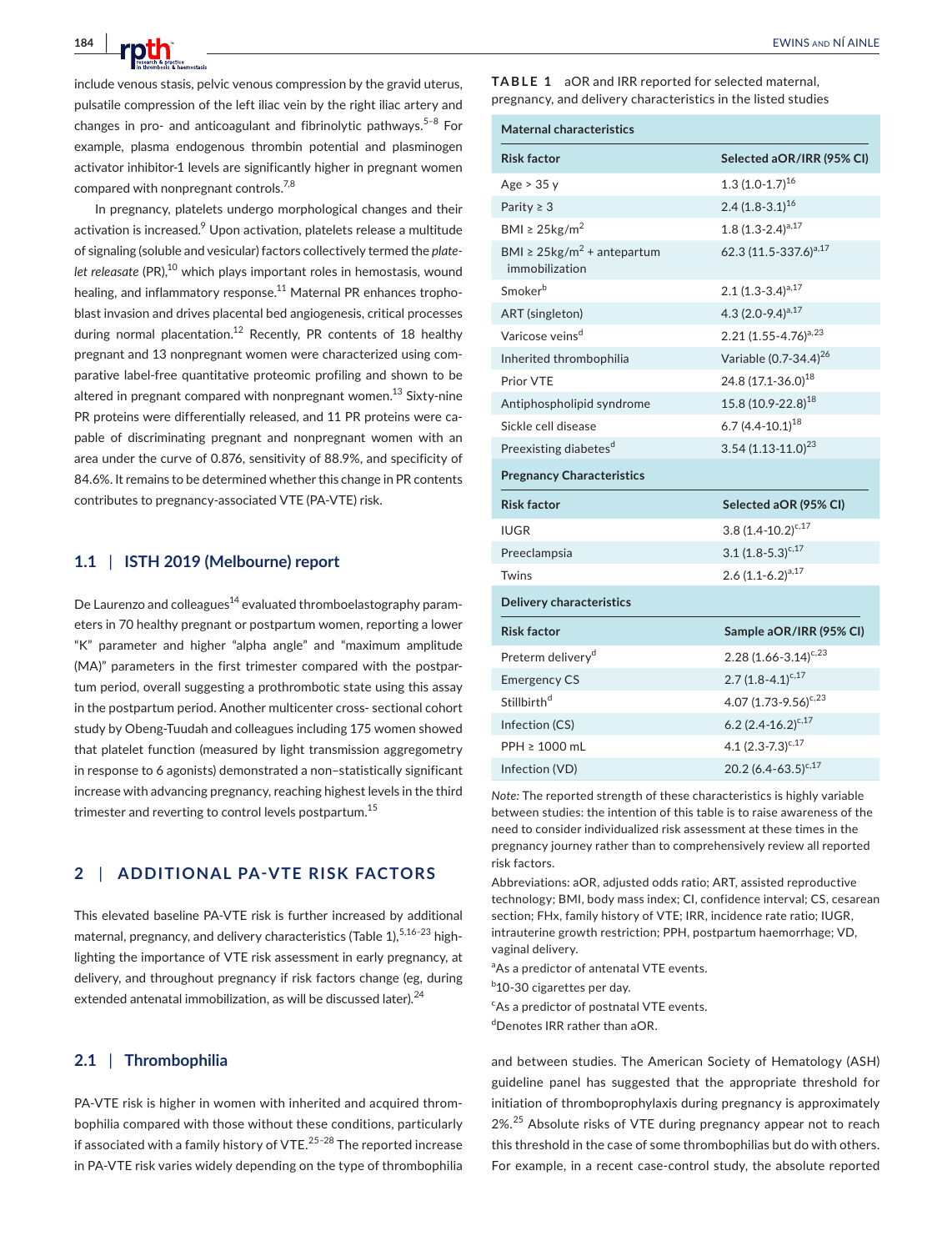risk of PA-VTE in women heterozygous for the factor V Leiden (FVL) polymorphism was 0.5% (95% CI, 0.23%-0.72%) in women aged  $\leq$  35 years  $^{28}$  and in a pooled analysis of published studies including thrombophilic women with a family VTE history reported in the 2018 ASH guideline, an absolute risk of 0.5% (95% CI, 0.06%-1.21%) was estimated.<sup>25</sup> In contrast, the combination of compound heterozygosity for FVL and the prothrombin gene promoter region polymorphism (G20210A) is reported to be associated with an absolute PA-VTE risk of 5.5% (95% CI, 0%-21.92%).<sup>28</sup>

# **2.1.1** | **ISTH 2019 (Melbourne) report**

VTE risk in women with antithrombin deficiency was highlighted by Abbattista and colleagues in a single-center retrospective Italian study including women with quantitative (type I) antithrombin deficiency who had at least 1 pregnancy. Eighty women without current VTE had 189 pregnancies; 43 of whom were managed with low-molecular-weight heparin (LMWH) thromboprophylaxis and 146 without. PA-VTE occurred in 7.0% and 11.6%, respectively (relative risk [RR], 0.6; 95% CI, 0.2-1.9).

# **2.2** | **Prior VTE**

Women with a personal VTE history have a higher risk of recurrent VTE during pregnancy.<sup>18,29</sup> The absolute reported recurrence risk varies widely $30-33$  but appears highest for women with an unprovoked or a hormone-provoked VTE, in which the reported absolute risk in the absence of thromboprophylaxis exceeded ~2% to 6% in some studies.<sup>29-32,34</sup> Two retrospective studies reported a higher VTE recurrence rate (although not reaching statistical significance) during pregnancy in women with a history of a VTE event provoked by oral hormonal contraceptive use or pregnancy than in women with an unprovoked or nonhormonal transient risk factor–provoked event.<sup>31,32</sup> Moreover, a large retrospective cohort study reported a higher risk of recurrence during pregnancy in women with pregnancy-associated VTE than women with unprovoked VTE (4.5% vs. 2.7%; RR, 1.7; 95% Cl, 1.0-2.8).<sup>35</sup> In contrast, VTE recurrence risk during pregnancy was estimated to be 1.0% (95% CI, 1.9%-5.7%) in women whose prior event was provoked by a major transient nonhormonal VTE risk factor.<sup>6</sup>

# **2.3** | **Interaction of PA-VTE risk factors**

The interaction of VTE risk factors remains an important knowledge gap. However, an interesting insight was provided by a large hospitalbased case-control study in which VTE risk factors were validated by review of medical records. This study included 559 women with objectively verified VTE during pregnancy or the postpartum period and 1229 controls.17 Some risk factors exhibited *additive* interaction (as observed with the combination of assisted reproductive technology with multiple pregnancy, and emergency cesarean section with infection), while others appeared to act as *multipliers,* as with the combination of antepartum immobilization and elevated body mass index (the adjusted OR of antepartum immobilization in women with a body mass index of <25 and ≥25 kg/m<sup>2</sup> were 7.7 [95% CI, 3.2-19.0] and 62.3 [95% CI, 11.5-337.6], respectively).

In particular, understanding how these VTE risk factors translate into absolute PA-VTE is essential. A risk prediction model for postpartum VTE was recently developed using UK Clinical Practice Research Datalink data linked to Hospital Episode Statistics and including 433 353 deliveries. This model was externally validated using Swedish data sets and including 662 387 deliveries. Emergency cesarean section, stillbirth, varicose veins, preeclampsia/eclampsia, infection, and medical comorbidities were the strongest VTE predictors in the final multivariable model. The risk prediction model was able to discriminate postpartum women with and without VTE with a C statistic of 0.70 (95% CI, 0.67-0.73) in the UK cohort and 0.73 (95% CI, 0.71-0.75) in the Swedish cohort, with excellent calibration of observed vs. predicted VTE risks.<sup>22</sup>

# **2.4** | **How frequently do PA-VTE risk factors occur?**

VTE risk factors vary in their association with PA-VTE risk but appear to be common. In a recently published cross-sectional study of prospectively collected data from 21 019 sequential postpartum VTE risk assessments completed over a 3-year period in the Rotunda Hospital, Dublin, Ireland, the most common VTE risk factors related to maternal characteristics and delivery characteristics included overweight and obesity (36%), age ≥ 35 (35%) and cesarean delivery (32%). Over three-quarters of women had at least 1 VTE risk factor (78%), and over 40% had multiple (2 or more) VTE risk factors. In 19% of women, all VTE risk developed during delivery or in the postpartum period (and were not present prior to the peripartum period; Figure  $1$ <sup>36</sup> highlighting the critical importance of performing VTE risk assessment after delivery.

# **3** | **REDUCING THE RISK OF VTE IN PREGNANCY**

Addressing the question "does pharmacological thromboprophylaxis reduce the risk of PA-VTE" has been challenging, despite some progress in specific areas, which will be discussed. Indeed, the authors of a 2014 Cochrane review concluded that "there is insufficient evidence on which to base recommendations for thromboprophylaxis during pregnancy *(and that)* large scale, high-quality randomised trials of currently used interventions are warranted."<sup>37</sup> However, the experience of the PROSPER investigators has demonstrated that conducting randomized controlled trials (RCTs) for women with (in this case, postpartum) VTE risk factors can prove extremely challenging<sup>38,39</sup>: Rodger et al<sup>38</sup> conducted a multinational, double-blind pilot RCT comparing LMWH for 21 days vs.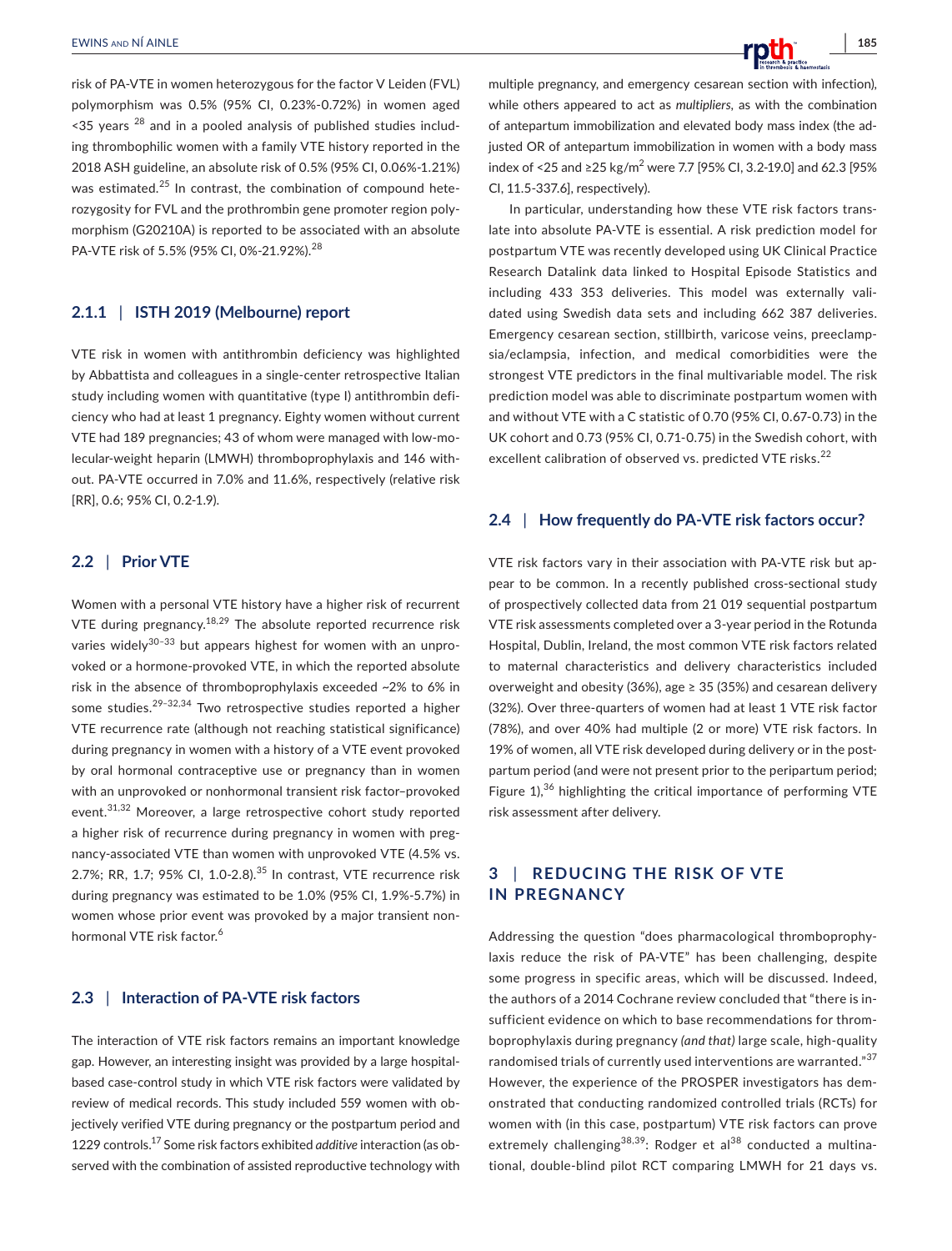**FIGURE 1** Frequency of VTE risk factors identified in postpartum women. Green: No VTE risk factors identified; Orange: at least one VTE risk factor identified; Red: VTE risk factors were not identifiable prior to labor and delivery or the postpartum period. FHx, family history; VTE, venous thromboembolism

placebo injections in postpartum women at high VTE risk to determine the feasibility of conducting a full-scale multicenter randomized double-blind study. Of 378 eligible women, only 25 (6.6%) were randomized, with a recruitment rate of 0.7 per center per month, leading the authors to conclude that a double-blind RCT design for this intervention was not feasible. A second pilot by the same group explored the feasibility of a randomized, open-label trial comparing 10 days of LMWH vs. no treatment for postpartum thromboprophylaxis in women at risk of VTE.<sup>39</sup> Of 343 eligible women, only 37 were randomized over 4.9 months, with an overall recruitment rate of 0.9 per center per month. The authors noted that "poor recruitment is a common and major threat to the completion of RCTs, especially notable in the peri-partum population."

Consequently, to date, guideline recommendations are mainly based on expert opinion rather than high-quality evidence.<sup>24,25,40-42</sup> This can be extremely difficult for care providers, particularly given the competing risks and challenges of pharmacological thromboprophylaxis, which are relatively common <sup>43</sup> and include bleeding, bruising, skin reactions, pain, and, in many jurisdictions, high out-ofpocket costs.

# **3.1** | **What is the effect of LMWH on bleeding risk during pregnancy?**

Despite the fact that the stakes are so high, there is a dearth of high-quality data surrounding the impact of LMWH on bleeding risk during pregnancy. A 2005 systematic review that aimed to assess the safety and efficacy of LMWH during pregnancy reported a 2.0% (95% CI, 1.50%-2.61%) overall risk of "significant maternal bleeding" for women receiving LMWH for thromboprophylaxis, adverse pregnancy outcome, or unspecified indications.<sup>43</sup> These events included antenatal bleeding (0.42%; 95% CI, 0.21%-0.75%), "primary obstetric causes" for bleeding (0.92%; 95% CI, 0.59%- 1.37%), and wound hematoma (0.65%; 95% CI, 0.38%-1.04%). There is frequently no consistent definition of bleeding in studies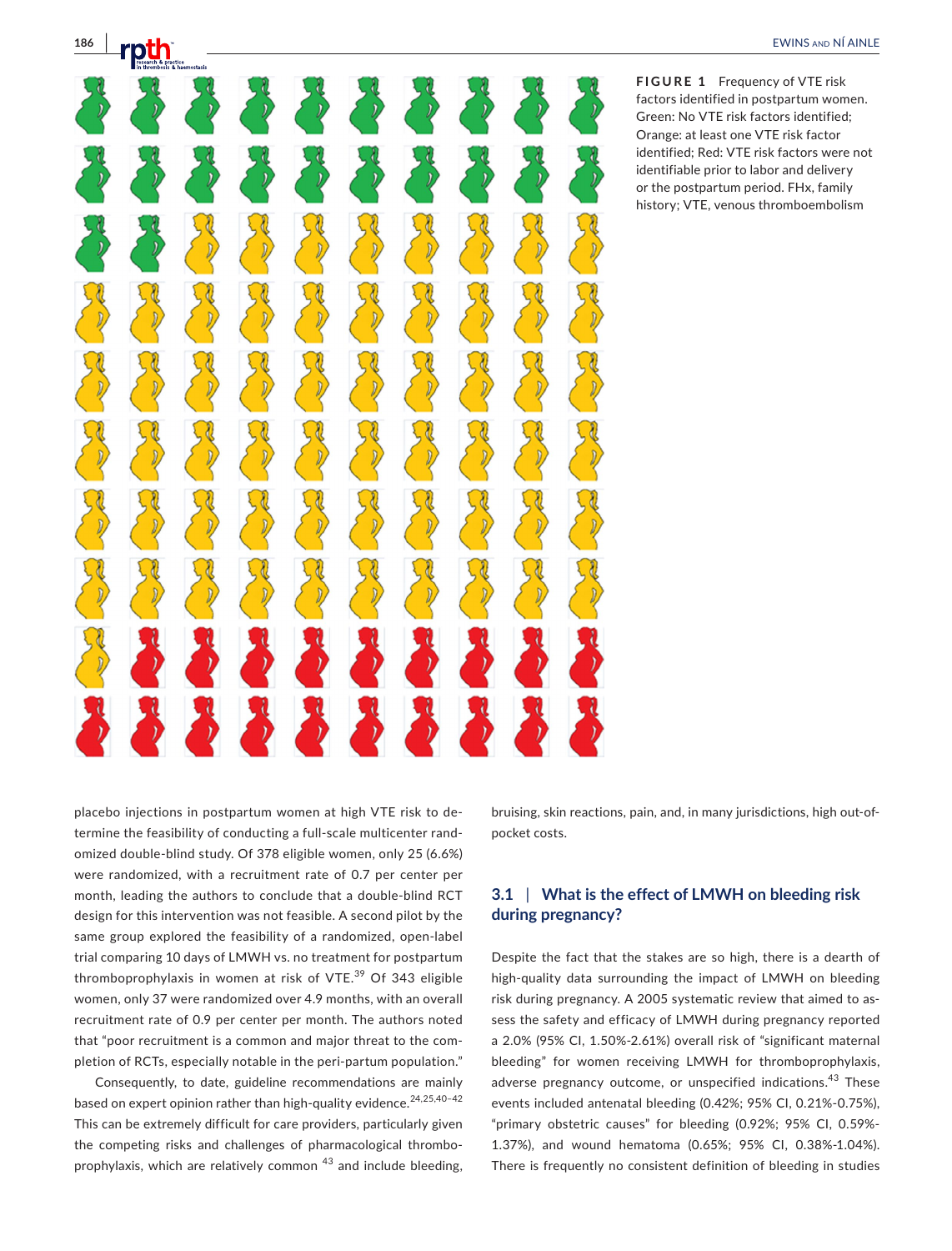

**FIGURE 2** Prevention of VTE in women with prior VTE or thrombophilia. Guideline recommendations around VTE and thrombophilia can be broadly summarized as follows: Antepartum + postpartum thromboprophylaxis is recommended for women with prior unprovoked VTE or VTE provoked by estrogen or pregnancy (A) and for some strong thrombophilias, particularly if associated with a family history of VTE (B) due to a higher predicted recurrence risk than for women with a VTE provoked by major transient nonhormonal provoking factors and some weaker thrombophilias, for whom only postnatal thromboprophylaxis is recommended (C). FHx, family history; VTE, venous thromboembolism

evaluating LMWH in pregnancy. In a systematic review of RCTs in pregnant women evaluating the effect of LMWH, 16 studies met eligibility criteria, which included 2690 women. Critically, bleeding events were prospectively recorded using a standardized definition in only one-third (912 women).<sup>44</sup> The risk of major bleeding with LMWH appears low in both the heparin and no-heparin arms of RCTs.<sup>6</sup> Moreover, while minor bleeding is common in women in the heparin and no-heparin arms of RCTs comparing standard care or placebo to LMWH, it remains uncertain whether the risk is significantly higher with LMWH. Indeed, highly variable rates of minor bleeding have been reported in the heparin and no-heparin arms of RCTs.44 Arising from this unmet clinical need, a new classification of anticoagulant-related bleeding has recently been proposed by the ISTH Scientific and Standardization Subcommittee on Control of Anticoagulation.<sup>44</sup>

#### **3.2** | **PA-VTE risk reduction in women with prior VTE**

Women with a personal VTE history have a higher risk of recurrent VTE during pregnancy.<sup>18,29</sup> The absolute reported recurrence risk varies widely  $30-33$  but appears highest for women with an unprovoked or a hormone-provoked VTE, in which the reported absolute risk in the absence of thromboprophylaxis has exceeded ~2% to 6% in some studies. $29-32,34$  It appears that this risk may be reduced with LMWH: Pooled proportions of recurrent major VTE reported in studies evaluating LMWH during the antepartum and postpartum periods in women with prior VTE (including provoked [nonestrogen], unprovoked, or estrogen-associated VTE as a single group) reported antepartum recurrence risks of 0.9% (95% CI, 0.5%-1.8%) with LMWH and 4.2% (95% CI, 0.3%-6.0%) without LMWH and postpartum recurrence risks of 1.7% (95% CI, 1.2%-2.7%) with LMWH and 6.5% (95% CI, 4.3%-9.7%) without LMWH.<sup>6</sup> Current American College of Chest Physicians (ACCP) and ASH guidelines recommend that all pregnant women with a history of VTE receive postpartum pharmacologic thromboprophylaxis with LMWH, while women with prior VTE that

is either unprovoked or estrogen/pregnancy-associated receive both antepartum and postpartum thromboprophylaxis (Figure 2). $25,40$ These recommendations reflect lower reported recurrence risks for women with provoked (nonhormonal) VTE than for women whose VTE was estrogen related or unprovoked: In a pooled analysis of 4 cohort studies, major antenatal VTE recurrence rates without prophylaxis were 1.1% (95% CI, 0.2%-5.8%) 6.4% (95% CI, 3.9%-10.4%) and 3.6% (95% CI, 1.4%-8.9%) for these 3 groups, respectively.<sup>6</sup>

Previous guidelines have suggested various approaches to VTE prevention in these women, with strategies including a low prophylactic or an intermediate (half-therapeutic) dose.<sup>25,40</sup> The optimal LMWH dose is unknown. The ongoing Highlow study (NCT 01828697; clinicaltrials.gov) is addressing this question in an investigator-initiated, multicenter, multinational RCT comparing a fixed low dose of LMWH with an intermediate weight-adjusted dose in the prevention of pregnancy-related VTE recurrence in women ≥18 years with a history of VTE and an indication for ante- and postpartum thromboprophylaxis who are recruited ≤14 weeks' gestation (Figure 3). $29$ 

# **3.2.1** | **ISTH 2019 (Melbourne) report**

Interim data from the Highlow RCT on obstetric outcome and anesthetic use in 541 women using antepartum LMWH were presented by Dr Bistervels on behalf of the Highlow investigators.<sup>45</sup> In this study, LMWH is discontinued at first signs of labor or 12 hours (for patients randomized to low-dose LMWH) or 24 hours (for patients randomized to intermediate-dose LMWH) prior to planned delivery. In this analysis, the median time interval between the last LMWH injection and delivery was 34 hours. Spontaneous onset of delivery occurred in 43.5% and 50% of women receiving low- and intermediate-dose LMWH (OR, 0.8; 95% CI, 0.6-1.1). Neuraxial anesthesia was administered to 53.7% of women with no difference between low and intermediate doses (53.3% vs. 54.2%; OR, 1.0; 95% CI, 0.7-1.4).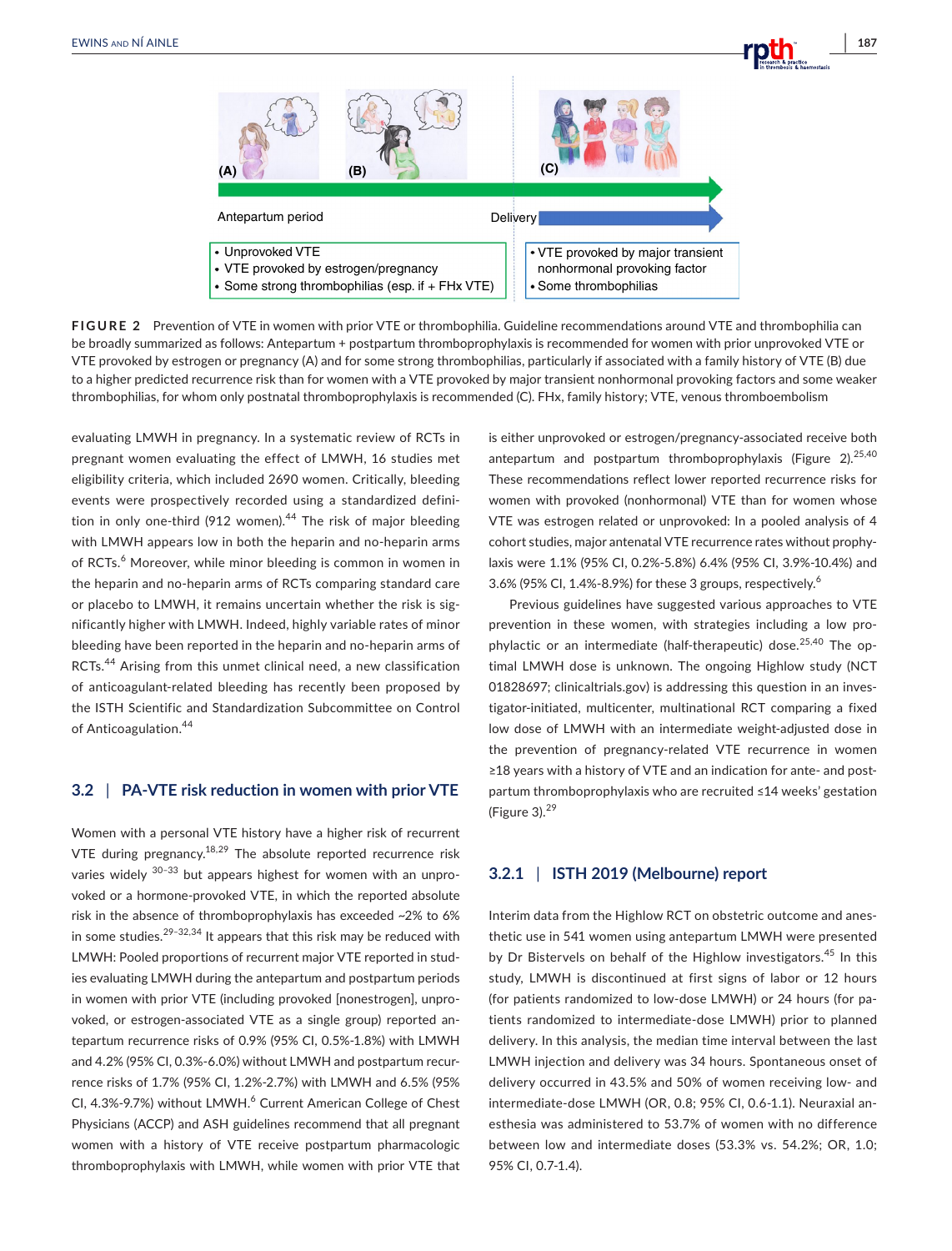

**FIGURE 3**  Overview of the Highlow study (www.highlowstudy.org; NCT01828697, clinicaltrials.gov). (A) Study flowchart from randomization to follow up; (B and C) Eligibility criteria, primary efficacy outcome, and primary safety outcomes

# **3.3** | **PA-VTE risk reduction in women with thrombophilia**

No randomized studies have explicitly evaluated the efficacy of pharmacological thromboprophylaxis in reducing PA-VTE risk in women with inherited thrombophilia. The TIPPS (Antepartum Dalteparin Versus No Antepartum Dalteparin for the Prevention of Pregnancy Complications in Pregnant Women With Thrombophilia) multinational RCT enrolled pregnant women with thrombophilia who were at increased risk of VTE or with previous placenta-mediated pregnancy complications and randomized participants to antepartum prophylactic LMWH dalteparin or to no antepartum dalteparin.46 There was no significant difference in the primary composite outcome (severe or early-onset preeclampsia, small-for-gestational-age infant [birth weight < 10th percentile], pregnancy loss, or VTE). However, the study was not powered to specifically evaluate VTE risk reduction, and a relatively small number of participants were enrolled due to prior VTE (secondary VTE or calf deep vein thrombosis (DVT); 21 of 146 in the dalteparin arm and 15 of 143 in the no-dalteparin arm). Consequently, guideline recommendations for PA-VTE risk reduction in women with thrombophilia vary.  $24,25,40,41,47$  However, a consistent theme is the suggestion for implementation of ante- and postpartum thromboprophylaxis in pregnant women with "high-risk" thrombophilias,

especially when accompanied by a strong family history (Figure 2), in which the predicted absolute VTE risk is above the ~2% threshold accepted in recent international guidelines but not for "lowrisk" thrombophilias (eg, those associated with a <1% absolute predicted VTE risk).<sup>25</sup>

# **3.4** | **PA-VTE risk reduction in women with multiple, common VTE risk factors**

Although arguably the best-quality data exist to address PA-VTE risk reduction in women with a personal VTE history or inherited thrombophilia, these 2 categories of risk factor are rare (<1% in a recent large prospective study. $36$ ) The optimal strategy for PA-VTE prevention in women with more common VTE risk factors remains a critical knowledge gap, as evidenced (again) by widely varying international guideline recommendations<sup>24,25,40,47,48</sup> and intense debate.49,50 In particular, the balance of thrombosis and bleeding risk is uncertain, and it is noteworthy that the 2018 ASH guideline panel highlighted important research needs, including a requirement for more data on the absolute VTE risk in women with combinations of known risk factors. $25$  Reflecting the lack of data, we recently performed an analysis of prospectively collected data from 21 019 consecutive comprehensive postpartum VTE risk assessments, applying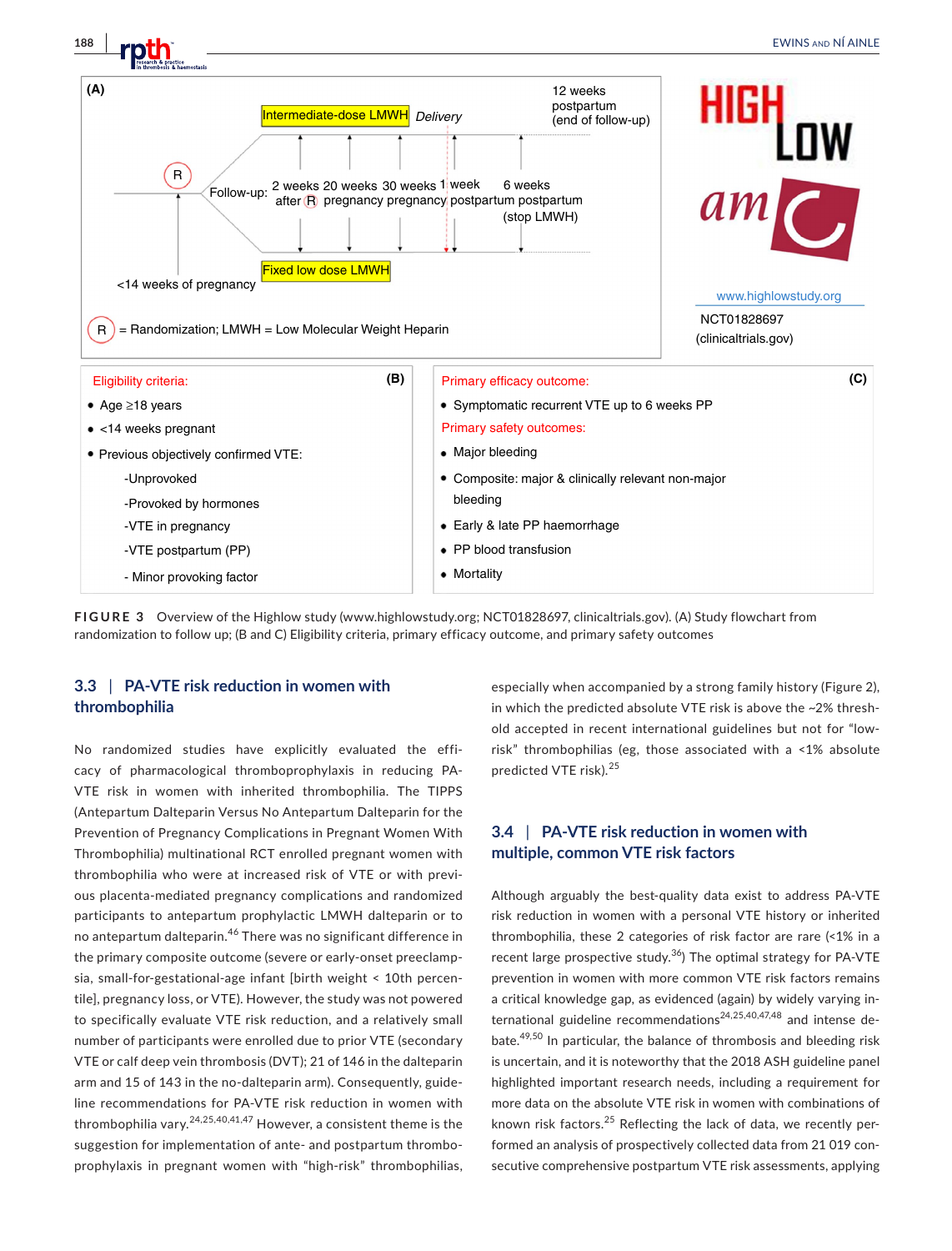the recommendations of representative international guidelines and calculating the proportion of women who would have received a recommendation for postpartum thromboprophylaxis under each guideline.36 This proportion ranged from 7% under American College of Obstetrics and Gynecologists guidelines<sup>51</sup> to 37% under UK Royal College of Obstetricians and Gynaecologists guidelines<sup>24</sup> (Table 2).

Several international groups are prioritizing this research question (see, in particular, ISTH Melbourne report, below). In a recent retrospective cohort study by Cox and colleagues including 172 pregnancies in 123 women with a variety of VTE risk factors who qualified for enoxaparin thromboprophylaxis, the rate of VTE despite thromboprophylaxis was low at 1.2% (95% CI, 0.32-4.14).<sup>33</sup> A multicenter study performed by the STRATHEGE investigators of the French INNOVTE Network compared PA-VTE and placental vascular complication rates before and after implementation of a risk scoring system to determine thromboprophylaxis strategies in 2085 women. Vascular events occurred in 190 (19.2%) women before and 140 (13%) after implementation of risk score–driven prophylaxis (RR, 0.68; 95% CI, 0.55-0.83). Moreover, the incidence of PA-DVT was reduced (RR, 0.30; 95% CI, 0.14-0.67). Postpartum hemorrhage was recorded in 3.2% of women before and 4.5% after implementation (RR, 1.38; 95% CI, 0.89-2.13; *P* = 0.15).

# **3.4.1** | **ISTH 2019 (Melbourne) report**

Dr O'Shaughnessy of the Rotunda Hospital, Dublin, Ireland, presented pilot data evaluating the impact of systematic electronic VTE risk assessment <sup>52</sup> in all postpartum women combined with a strong positive campaign to increase VTE awareness among multidisciplinary colleagues on VTE prevention strategies in a large maternity hospital.<sup>53</sup> Introduction of these measures resulted in an increase in use of riskappropriate pharmacological thromboprophylaxis (RA-TPX) from 68% to 89% (*P* < 0.001). This was primarily driven by increased use of RA-TPX after vaginal delivery (10%-72%) following the introduction of this tool (*P* < .001). Moreover, in this preliminary sample, hospital-level VTE events recorded at the institution during the delivery admission or in the postpartum period reduced from 22 (0.08%) in the 3-year period before introduction of "Thrombocalc" to 4 (0.02%) in the 3-year period after introduction of Thrombocalc (RR, 0.19; 95% CI, 0.07-0.56; *P* < 0.001), with the caveat that these VTE events were not adjudicated.

In an Australian single-center retrospective study including 153 women, Banahene and colleagues54 evaluated the efficacy and safety of standard-dose enoxaparin (40 mg) in prevention of pregnancy-associated VTE in obese women (defined in this study as body mass index ≥30 kg/m2 or weight >90 kg) compared to normal-weight women, approximately half of whom had a previous VTE history. A total of 77 pregnancies were included in the antepartum analysis, and 145 pregnancies in the postpartum analysis. [Corrections added on February 25, 2020, after first online publication: The values for above sentence updated.] No new antenatal VTE events occurred; however, 2 postpartum events were recorded, 1 in the obese group (1/53; 1.9%) and 1 in the nonobese group (1/93; 1.1%). Both patients had a history of prior VTE. Bleeding rates were similar in both groups.

Mezzarobba and colleagues<sup>55</sup> highlighted the potential overuse of LMWH during pregnancy in a 5-year retrospective analysis of women presenting to hematology and obstetrics outpatient clinics in Buenos Aires, Argentina. Only 37% of prescriptions were appropriate, according to ACCP 2012 recommendations.

**TABLE 2** Estimated proportion of women recommended postpartum thromboprophylaxis according to international guidelines

|                                                                                 |      |                              | Estimated proportion of women recommended postpartum thromboprophy-<br>laxis ( $N = 20775$ ) |                |                                          |             |                                          |                |
|---------------------------------------------------------------------------------|------|------------------------------|----------------------------------------------------------------------------------------------|----------------|------------------------------------------|-------------|------------------------------------------|----------------|
|                                                                                 |      |                              | Total ( $N = 21019$ )                                                                        |                | <b>Cesarean delivery</b><br>$(n = 6717)$ |             | <b>Vaginal delivery</b><br>$(n = 14302)$ |                |
| Guideline                                                                       | Year | <b>Jurisdiction</b>          | $\mathsf{n}$                                                                                 | % (95% CI)     | $\mathsf{n}$                             | % (95% CI)  | $\mathsf{n}$                             | % (95% CI)     |
| Australia and New Zealand <sup>48</sup>                                         | 2012 | Australia and New<br>Zealand | 4895                                                                                         | 23 (23-24)     | 4559                                     | 68 (67-69)  | 336                                      | $2.3(2.1-2.6)$ |
| American College of Chest<br>Physicians (ACCP) <sup>40</sup>                    | 2012 | <b>United States</b>         | 1521                                                                                         | $7(6.9 - 7.6)$ | 1435                                     | $21(20-22)$ | 86                                       | $0.6(0.5-0.7)$ |
| American College of<br>Obstetricians and<br>Gynecologists (ACOG) <sup>51</sup>  | 2018 | <b>United States</b>         | 1678                                                                                         | $8(7.6 - 8.4)$ | 1594                                     | 24 (23-25)  | 84                                       | $0.6(0.5-0.7)$ |
| National Partnership for<br>Maternal Safety (NPMS) <sup>58</sup>                | 2016 | <b>United States</b>         | 4381                                                                                         | $21(20-21)$    | 4268                                     | $63(62-65)$ | 113                                      | $0.8(0.7-1.0)$ |
| Royal College of Obstetricians<br>and Gynaecologists (RCOG) <sup>24</sup>       | 2015 | United Kingdom               | 7858                                                                                         | 37 (37-38)     | 5673                                     | 85 (84-85)  | 2185                                     | $15(15-16)$    |
| Swedish Society of Obstetrics<br>and Gynecology (SFOG) <sup>42</sup>            | 2011 | Sweden                       | 2302                                                                                         | $11(11-11)$    | 2074                                     | $31(30-32)$ | 228                                      | $1.6(1.4-1.8)$ |
| Society of Obstetricians and<br>Gynecologists of Canada<br>(SOGC) <sup>59</sup> | 2014 | Canada                       | 3091                                                                                         | $15(14-15)$    | 2306                                     | 34 (33-36)  | 785                                      | $5.5(5.1-5.9)$ |

*Note:* Reproduced, with permission, from O'Shaughnessy et al.<sup>36</sup>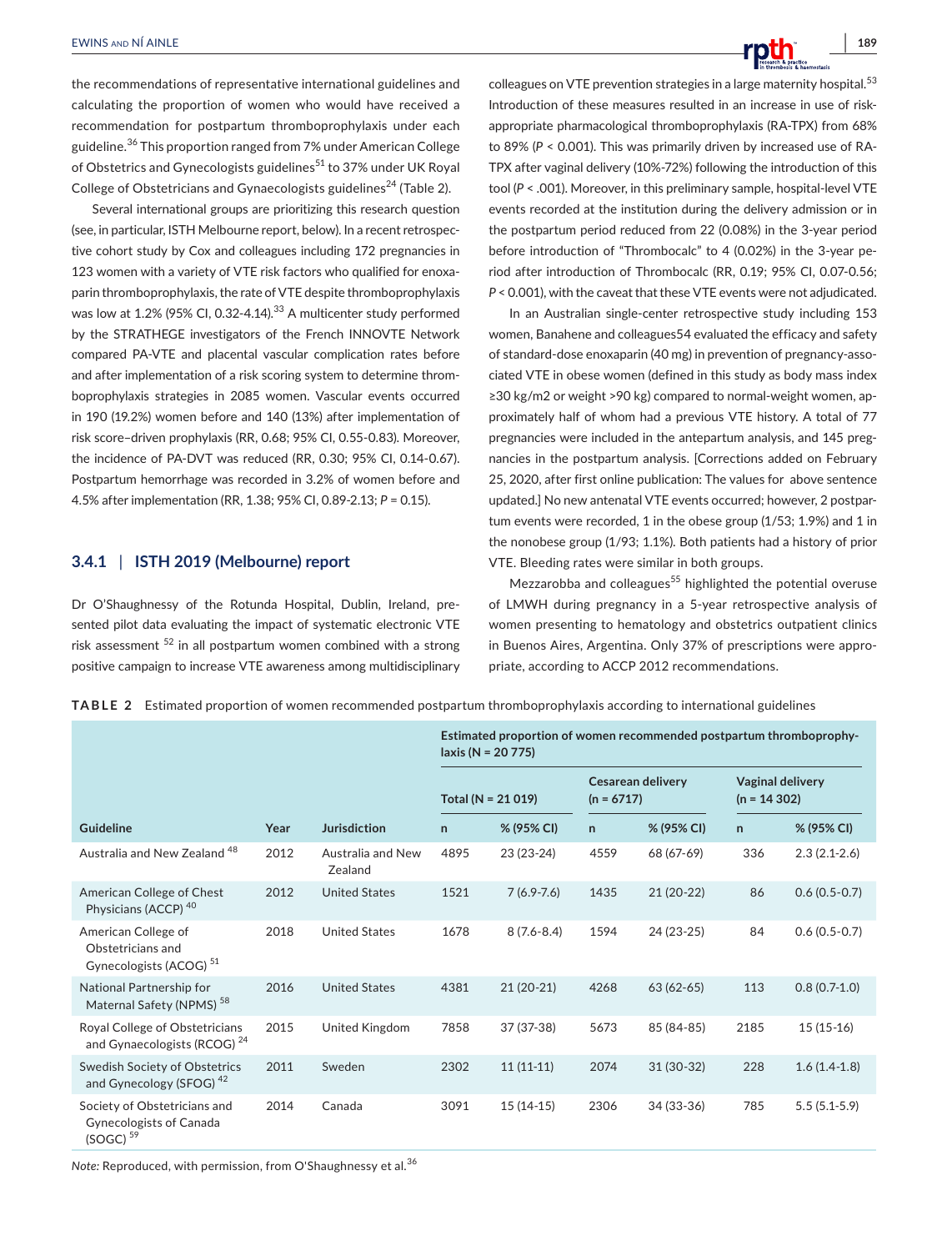**190 |**  EWINS and NÍ AINLE

The International Network of Venous Thromboembolism Clinical Research Networks (INVENT-VTE; https://www.invent-vte. com/) hosted an innovative "Dragon's Den" competition aimed at providing an international collaboration grant for an ambitious clinical trial addressing an important knowledge gap. This competition was won by Dr Leslie Skeith (University of Calgary and Canadian Venous Thromboembolism Clinical Trials and Outcomes Research) for the Pilot PARTUM Trial: Postpartum Aspirin to Reduce Thromboembolism Undue Morbidity. PARTUM is a pilot study assessing the feasibility of an RCT evaluating aspirin in postpartum women at risk of developing VTE.

# **4** | **VTE AWARENESS DURING PREGNANCY AND THE IMPORTANCE OF RISK ASSESSMENT**

The international World Thrombosis Day campaign (https://www. worldthrombosisday.org/; @thrombosisday) aims to increase awareness of thrombosis and prevent death and disability due to this condition. This is highly relevant for pregnant women, their families, and their care providers. In a recent review of international guidelines on PA-VTE, 8 of 9 guidelines assessed recommended that all women should also undergo VTE risk factor assessment.<sup>56</sup> As discussed earlier, a substantial proportion of risk factors may arise for the first time in the peripartum or postpartum period, highlighting the importance of VTE awareness, not just in early pregnancy but also around the time of delivery. The reality of performing VTE risk assessment can be incredibly challenging, particularly in the often chaotically busy environment of the delivery suite or postnatal ward. However, we have recently demonstrated that, when this complex, multistep process is streamlined and tailored to this extremely busy environment with intense multidisciplinary stakeholder involvement, systematic risk assessment of a very high proportion of women is feasible.<sup>52</sup>

# **4.1** | **ISTH 2019 (Melbourne) report**

"Emphasis must be put on education and (VTE) awareness of pregnant women." This was the important message delivered by Ms Christine Ashimwe, World Thrombosis Day ambassador and founder, Rwanda Clot Awareness Network, who conducted a questionnairebased cross-sectional study in 3 referral hospitals in Kigali city, which showed that knowledge of VTE was very low among pregnant women in Kigali, with only 9.33% and 15.7%, respectively, having "good knowledge" of VTE and treatment options respectively.<sup>57</sup>

# **5** | **KNOWLEDGE GAPS**

• Optimal LMWH dose for prevention of VTE recurrence in women with prior VTE

- Validation of clinical prediction tools evaluating absolute risk of VTE during antepartum and postpartum periods
- Optimal risk threshold for initiating pharmacological thromboprophylaxis in the antepartum and postpartum periods, particularly in women with lower-risk thrombophilic traits and multiple (common) VTE risk factors.
- Optimal duration of pharmacological thromboprophylaxis in the postpartum period
- Absolute bleeding risks and type of bleeding with pharmacologic thromboprophylaxis (eg, incisional versus uterine bleeding).

# **6** | **CONCLUSIONS**

Pregnancy-associated VTE can be a devastating event, with significant associated morbidity and mortality. Knowledge and awareness of VTE risk factors is vital to ensure that appropriate risk-reduction measures are implemented. Well-designed studies are ongoing and are likely to address important research questions in specific areas. However, important knowledge gaps remain, and these research areas should be prioritized to protect the health and lives of pregnant and postpartum women.

#### **ACKNOWLEDGEMENT**

The authors thank Ms Renata Donciu, who produced the original artwork illustrating Figure 2.

#### **RELATIONSHIP DISCLOSURE**

Dr Ewins reports nonfinancial support from LEO Pharma and Amgen, outside the submitted work. Dr Ni Ainle reports grants from Actelion, Leo Pharma, and Bayer, outside the submitted work.

#### **AUTHOR CONTRIBUTION**

Both KE and FNA wrote the manuscript.

# **TWITTER**

*Karl Ewins* @kewins *Fionnuala Ní Ainle* @fniainle

#### **REFERENCES**

- 1. Berg CJ, Callaghan WM, Syverson C, Henderson Z. Pregnancyrelated mortality in the United States, 1998 to 2005. Obstet Gynecol. 2010;116(6):1302–9.
- 2. Knight M, Bunch K, Tuffnell D, Jayakody H, Shakespeare J, Kotnis R, et al. Saving lives, improving mothers' care: lessons learned to inform maternity care from the UK and Ireland Confidential Enquiries into Maternal Deaths and Morbidity 2014–16. Oxford: National Perinatal Epidemiology Unit, University of Oxford; 2018.
- 3. Konstantinides SV, Meyer G, Becattini C, Bueno H, Geersing GJ, Harjola VP, et al. 2019 ESC Guidelines for the diagnosis and management of acute pulmonary embolism developed in collaboration with the European Respiratory Society (ERS). Eur Heart J. 2019: 41–44.
- 4. Abdul Sultan A, Tata LJ, Grainge MJ, West J. The incidence of first venous thromboembolism in and around pregnancy using linked primary and secondary care data: a population based cohort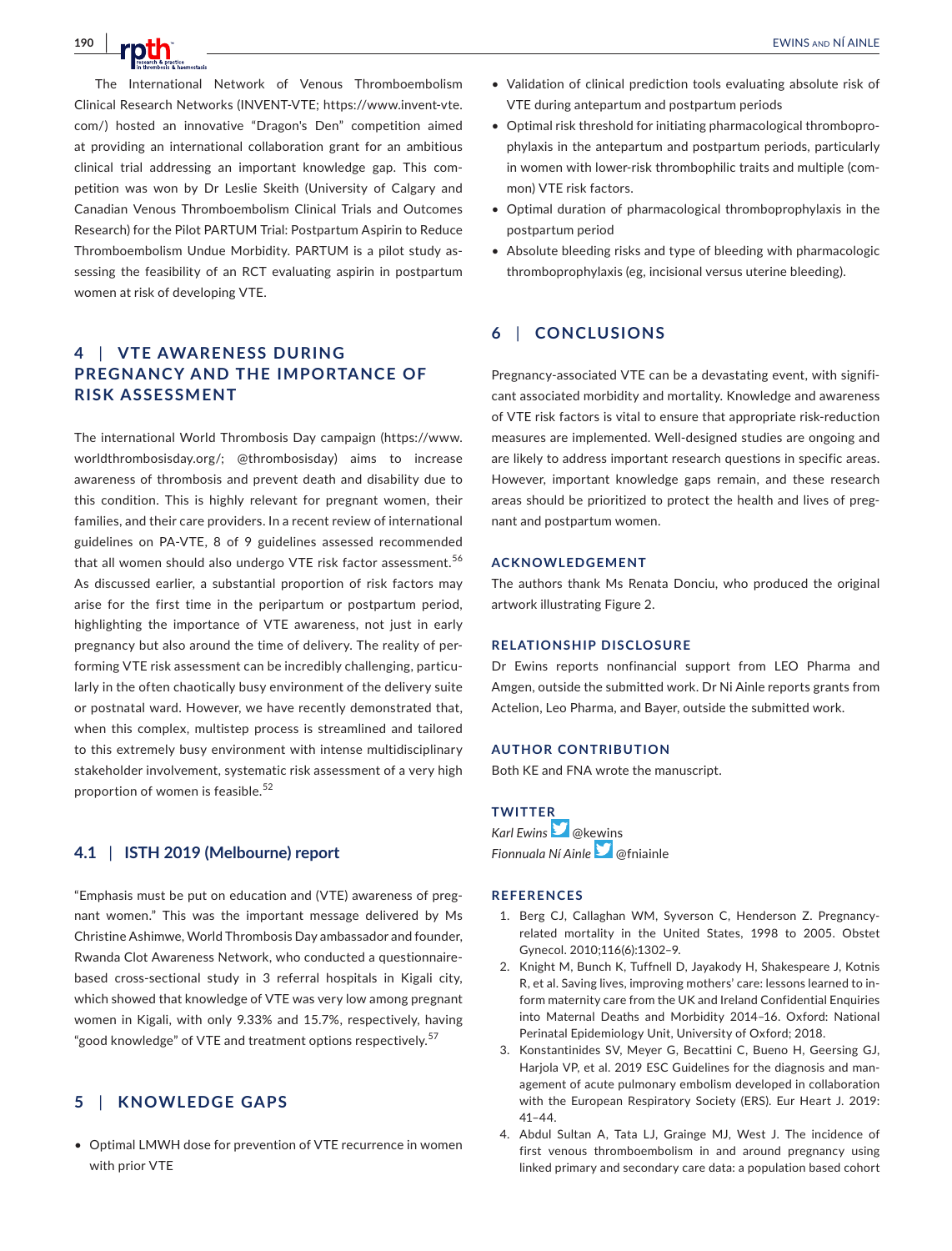study from England and comparative meta-analysis. PLoS ONE. 2013;8(7):e70310.

- 5. Kevane B, Donnelly J, D'Alton M, Cooley S, Preston RJ, Ni AF. Risk factors for pregnancy-associated venous thromboembolism: a review. J Perinat Med. 2014;42(4):417–25.
- 6. Rodger M. Pregnancy and venous thromboembolism: "TIPPS" for risk stratification. Hematology Am Soc Hematol Educ Program. 2014;2014(1):387–92.
- 7. Egan K, O'Connor H, Kevane B, Malone F, Lennon A, Zadjali A, et al. Elevated plasma TFPI activity causes attenuated TF-dependent thrombin generation in early onset preeclampsia. Thromb Haemost. 2017;117(8):1549–57.
- 8. Haire G, Egan K, Parmar K, McKinnon T, Monteith C, O'Connor H, et al. Alterations in fibrin formation and fibrinolysis in early onset-preeclampsia: association with disease severity. Eur J Obstet Gynecol Reprod Biol. 2019;241:19–23.
- 9. Morrison R, Crawford J, MacPherson M, Heptinstall S. Platelet behaviour in normal pregnancy, pregnancy complicated by essential hypertension and pregnancy-induced hypertension. Thromb Haemost. 1985;54(3):607–11.
- 10. Heijnen HF, Schiel AE, Fijnheer R, Geuze HJ, Sixma JJ. Activated platelets release two types of membrane vesicles: microvesicles by surface shedding and exosomes derived from exocytosis of multivesicular bodies and alpha-granules. Blood. 1999;94(11):3791–9.
- 11. Nurden AT. Platelets, inflammation and tissue regeneration. Thromb Haemost. 2011;105(Suppl 1):S13–33.
- 12. Sato Y, Fujiwara H, Konishi I. Role of platelets in placentation. Med Mol Morphol. 2010;43(3):129–33.
- 13. Szklanna PB, Parsons ME, Wynne K, O'Connor H, Egan K, Allen S, et al. The platelet releasate is altered in human pregnancy. Proteomics Clin Appl. 2019;13(3):e1800162.
- 14. De Laurenzo A, Favuzzi G, Chinni E, Sciannamè N, Vergura P, Cappucci F, et al. Thromboelastography parameters in normal pregnancies. Res Pract Thromb Haemost. 2019;3(Suppl. 1):1–4.
- 15. Obeng-Tuudah D, Hussein B, Lanning L, Riddell A, Gomez K, Abdul-Kadir R. The changes in platelet function during the three trimesters of uncomplicated pregnancy and puerperium compared to nonpregnant controls. Res Pract Thromb Haemost. 2019;3(Suppl.  $1$ :1–4.
- 16. Lindqvist P, Dahlbäck B, Marŝál K. Thrombotic risk during pregnancy: a population study. Obstet Gynecol. 1999;94(4):595–9.
- 17. Jacobsen AF, Skjeldestad FE, Sandset PM. Ante- and postnatal risk factors of venous thrombosis: a hospital-based case-control study. J Thromb Haemost. 2008;6(6):905–12.
- 18. James AH, Jamison MG, Brancazio LR, Myers ER. Venous thromboembolism during pregnancy and the postpartum period: incidence, risk factors, and mortality. Am J Obstet Gynecol. 2006;194(5):1311–5.
- 19. Liu S, Rouleau J, Joseph KS, Sauve R, Liston RM, Young D, et al. Epidemiology of pregnancy-associated venous thromboembolism: a population-based study in Canada. J Obstet Gynaecol Canada. 2009;31(7):611–20.
- 20. Danilenko-Dixon DR, Heit JA, Silverstein MD, Yawn BP, Petterson TM, Lohse CM, et al. Risk factors for deep vein thrombosis and pulmonary embolism during pregnancy or post partum: a population-based, case-control study. Am J Obstet Gynecol. 2001;184(2):104–10.
- 21. Simpson E, Lawrenson R, Nightingale A, Farmer R. Venous thromboembolism in pregnancy and the puerperium: incidence and additional risk factors from a London perinatal database. BJOG. 2001;108(1):56–60.
- 22. Sultan AA, West J, Grainge MJ, Riley RD, Tata LJ, Stephansson O, et al. Development and validation of risk prediction model for venous thromboembolism in postpartum women: multinational cohort study. BMJ. 2016;355:i6253.
- 23. Sultan AA, Tata LJ, West J, Fiaschi L, Fleming KM, Nelson-Piercy C, et al. Risk factors for first venous thromboembolism around

pregnancy: a population-based cohort study from the United Kingdom. Blood. 2013;121(19):3953–61.

- 24. Reducing the Risk of Venous Thromboembolism during Pregnancy and the Puerperium. Royal College of Obstetricians and Gynaecologists Green-top Guideline No 37a; 2015.
- 25. Bates SM, Rajasekhar A, Middeldorp S, McLintock C, Rodger MA, James AH, et al. American Society of Hematology 2018 guidelines for management of venous thromboembolism: venous thromboembolism in the context of pregnancy. Blood Adv. 2018;2(22):3317–59.
- 26. Robertson L, Wu O, Langhorne P, Twaddle S, Clark P, Lowe GDO, et al. Thrombophilia in pregnancy: a systematic review. Br J Haematol. 2006;132(2):171–96.
- 27. Martinelli I, Legnani C, Bucciarelli P, Grandone E, De Stefano V, Mannucci PM. Risk of pregnancy-related venous thrombosis in carriers of severe inherited thrombophilia. Thromb Haemost. 2001;86(3):800–3.
- 28. Gerhardt A, Scharf RE, Greer IA, Zotz RB. Hereditary risk factors for thrombophilia and probability of venous thromboembolism during pregnancy and the puerperium. Blood. 2016;128(19):2343–9.
- 29. Bleker SM, Buchmüller A, Chauleur C, Áinle FN, Donnelly J, Verhamme P, et al. Low-molecular-weight heparin to prevent recurrent venous thromboembolism in pregnancy: rationale and design of the highlow study, a randomised trial of two doses. Thromb Res. 2016;144:62–8.
- 30. Brill-Edwards P, Ginsberg JS, Gent M, Hirsh J, Burrows R, Kearon C, et al. Safety of withholding heparin in pregnant women with a history of venous thromboembolism. Recurrence of Clot in This Pregnancy Study Group. N Engl J Med. 2000;343(20):1439–44.
- 31. Pabinger I, Grafenhofer H, Kaider A, Kyrle PA, Quehenberger P, Mannhalter C, et al. Risk of pregnancy-associated recurrent venous thromboembolism in women with a history of venous thrombosis. J Thromb Haemost. 2005;3(5):949–54.
- 32. Stefano VD, Martinelli I, Rossi E, Battaglioli T, Za T, Mannuccio Mannucci P, et al. The risk of recurrent venous thromboembolism in pregnancy and puerperium without antithrombotic prophylaxis. Br J Haematol. 2006;135(3):386–91.
- 33. Cox S, Eslick R, McLintock C. Effectiveness and safety of thromboprophylaxis with enoxaparin for prevention of pregnancy-associated venous thromboembolism. J Thromb Haemost. 2019;17(7):1160–70.
- 34. Roeters van Lennep JE, Meijer E, Klumper FJ, Middeldorp JM, Bloemenkamp KW, Middeldorp S. Prophylaxis with low-dose low-molecular-weight heparin during pregnancy and postpartum: is it effective? J Thromb Haemost. 2011;9(3):473–80.
- 35. White RH, Chan WS, Zhou H, Ginsberg JS. Recurrent venous thromboembolism after pregnancy-associated versus unprovoked thromboembolism. Thromb Haemost. 2008;100(2):246–52.
- 36. O'Shaughnessy F, Donnelly JC, Bennett K, Damkier P, Ainle FN, Cleary BJ. Prevalence of postpartum venous thromboembolism risk factors in an Irish urban obstetric population. J Thromb Haemost. 2019;17(11):1875–85.
- 37. Bain E, Wilson A, Tooher R, Gates S, Davis LJ, Middleton P. Prophylaxis for venous thromboembolic disease in pregnancy and the early postnatal period. Cochrane Database Syst Rev. 2014;2:CD001689.
- 38. Rodger MA, Phillips P, Kahn SR, James AH, Konkle BA, Investigators P. Low-molecular-weight heparin to prevent postpartum venous thromboembolism. A pilot randomised placebo-controlled trial. Thromb Haemost. 2015;113(1):212–6.
- 39. Rodger MA, Phillips P, Kahn SR, Bates S, McDonald S, Khurana R, et al. Low molecular weight heparin to prevent postpartum venous thromboembolism: a pilot study to assess the feasibility of a randomized, open-label trial. Thromb Res. 2016;142:17–20.
- 40. Bates SM, Greer IA, Middeldorp S, Veenstra DL, Prabulos AM, Vandvik PO, et al. VTE, thrombophilia, antithrombotic